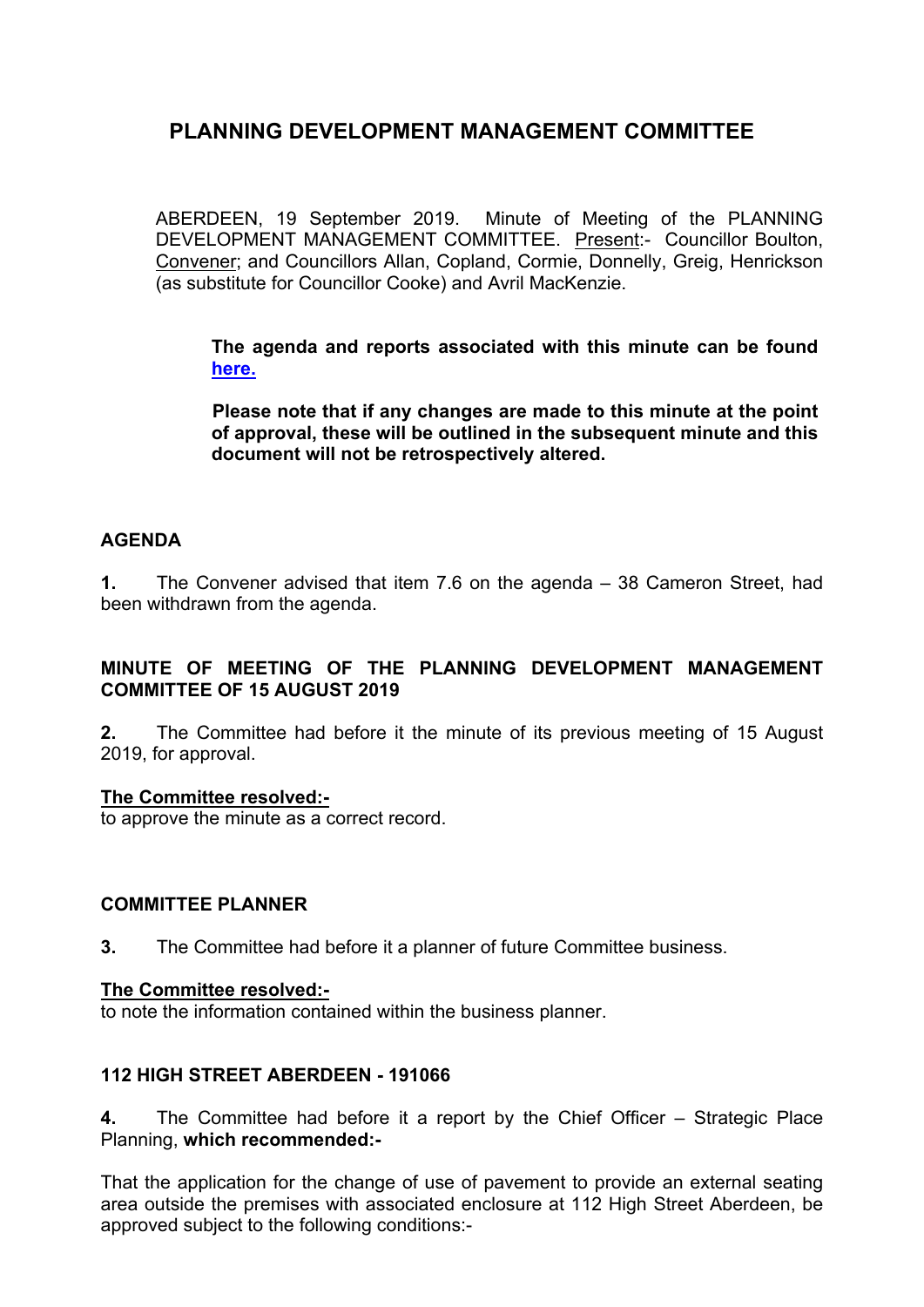19 September 2019

## **Conditions**

## **(1) HOURS OF OPERATION AND REMOVAL OF STREET FURNITURE**

The outdoor seating area hereby approved shall only be used between the hours of 8am and 10pm on any given day and any tables, chairs and other street furniture including barriers for the purpose of, or associated with, facilitating outdoor seating shall be removed from the pavement outwith the hours of operation for the outdoor seating area.

Reason – In order to protect the amenity of the neighbouring residential properties and the character and appearance of the conservation area.

## **(2) AMPLIFIED MUSIC**

No amplified music shall be played in the outdoor seating area at any time.

Reason – In order to protect the amenity of the neighbouring residential properties.

The Committee heard from Alex Ferguson, Planner, who spoke in furtherance of the application and answered questions from members.

## **The Committee resolved:-**

to approve the recommendation and therefore approve the application conditionally.

## **LOIRSTON DEVELOPMENT FRAMEWORK 2019 - PLA/19/311**

**5.** The Committee had before it a report by the Chief Officer – Strategic Place Planning, which presented an update to the Loirston Development Framework and sought approval to consult on the Draft Framework over a minimum of a 4 week period.

The Committee heard from Rebecca Kerr, Planner, who spoke in furtherance of the report and answered various questions from members.

## **The report recommended:-**

that the Committee –

- (a) approves the content of the Draft Loirston Development Framework (2019);
- (b) instructs the Chief Officer Strategic Place Planning to publish the Draft Loirston Development Framework (2019) for a minimum 4 week public consultation period; and
- (c) instructs the Chief Officer Strategic Place Planning to report the outcomes of the public consultation on the Draft Framework back to a future meeting of the Committee, within the next 6 months.

## **The Committee resolved:-**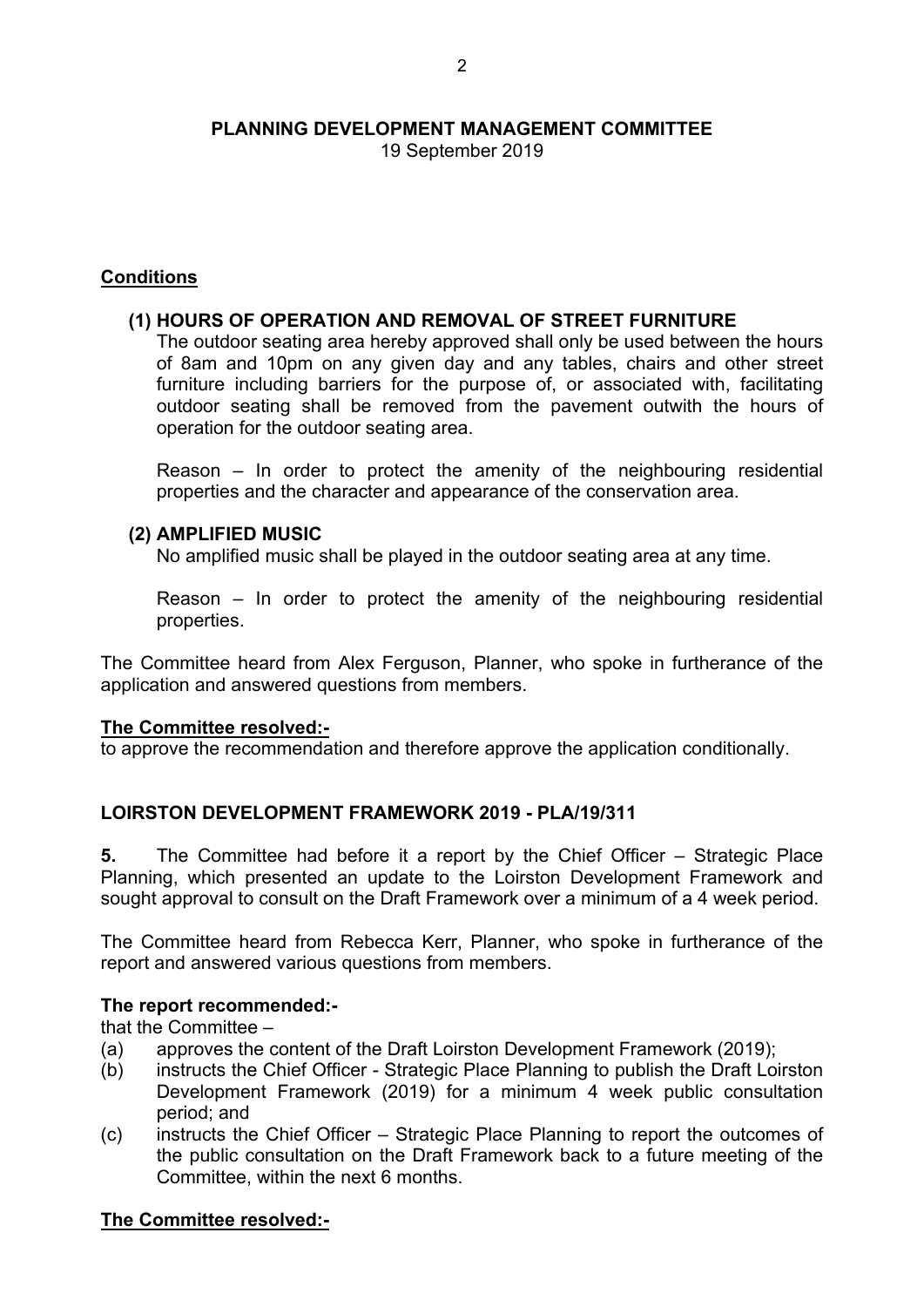19 September 2019

- (i) to request that officers continue to liaise with locality planning and community officers for Torry, as Torry Community Council was no longer in existence;
- (ii) to thank officers for their continued efforts regarding the framework; and
- (iii) to otherwise approve the recommendations contained within the report.

# **DRAFT TECHNICAL ADVICE NOTE - MATERIALS - PLA/19/306**

**6.** The Committee had before it a report by the Chief Officer – Strategic Place Planning, which sought approval to consult on the content of a new Draft Technical Advice Note (TAN) entitled "Materials": External building materials and their use in Aberdeen.

The Committee heard from Alex Ferguson and Rebecca Kerr, Planners, who spoke in furtherance of the report and answered various questions from members.

## **The report recommended:-**

that the Committee –

- (a) approves the content of the Draft Technical Advice Note: Materials: External building materials and their use in Aberdeen for a minimum of 4 week period of public consultation; and
- (b) instructs the Chief Officer Strategic Place Planning to report the findings of the public consultation back to a future meeting of the Committee within 6 months.

## **The Committee resolved:-**

- $(i)$  to thank officers for their work in this regard; and
- (ii) to otherwise approve the recommendations contained within the report.

## **DEVELOPMENT ALONG LANES - PLA/19/305**

**7.** The Committee had before it a report by the Chief Officer – Strategic Place Planning, which sought approval to consult on the content of a new Draft Local Planning Policy: Development Along Lanes.

The Committee heard from Nigel McDowell, Senior Planner, who spoke in furtherance of the report and answered various questions from members.

## **The report recommended:-**

that the Committee –

(a) approves the content of the Draft Local Planning Policy: Development Along Lanes (Appendix 1) and associated map, for a minimum four week period of public consultation; and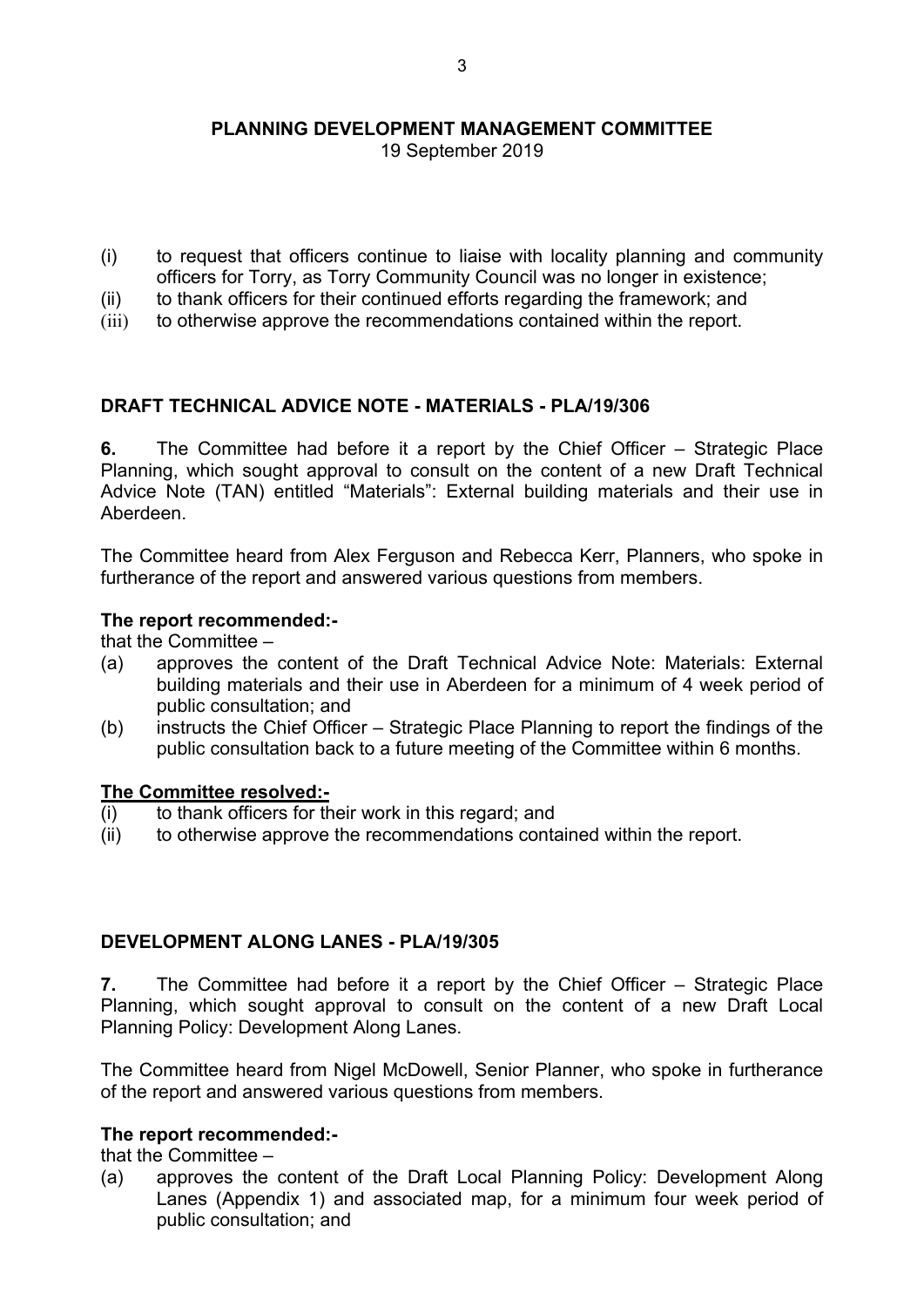19 September 2019

(b) instructs the Chief Officer – Strategic Place Planning to report the findings of the public consultation, along with any recommended revisions to the draft policy, to this Committee within 6 months.

## **The Committee resolved:-**

- $(i)$  to thank officers for their continued hard work with the report; and
- (ii) to otherwise approve the recommendations.

# **ENFORCEMENT ACTION - 7 AIRYHALL PLACE ABERDEEN - PLA/19/374**

**8.** The Committee had before it a report by the Chief Officer – Strategic Place Planning, which informed the Committee in respect of a breach of planning control which comprised the erection of unauthorised fencing to the front, side and rear of the dwellinghouse at 7 Airyhall Place, Aberdeen.

#### **The report recommended:-**

That the Committee –

- (a) authorises the serving of an Enforcement Notice upon the owner of the property at 7 Airyhall Place Aberdeen, to rectify the breach of planning control, where an application for planning permission was refused by the Local Review Body on 13 August 2019; and
- (b) agrees that the breach should be remedied by the removal of the unauthorised fencing.

#### **The Committee resolved:-**

to approve the recommendations.

## **ENFORCEMENT ACTION - 2 PARK BRAE - PLA/19/381**

**9.** The Committee had before it a report by the Chief Officer – Strategic Place Planning, which informed the Committee in respect of a breach of planning control which comprised the failure to relocate security fencing in line with the approved planning application at 2 Park Brae, Cults, Aberdeen.

#### **The report recommended:-**

That the Committee –

- (a) authorises the serving of an Enforcement Notice upon the owner of the property at 2 Park Brae Aberdeen, to ensure compliance with the submitted plans; and
- (b) agrees that the breach should be remedied by either removing the security fencing, or locating it in line with the approved drawing associated with planning application 181248, to an extent that planning permission would not have been required and the works therefore constitute permitted development.

#### **The Committee resolved:-**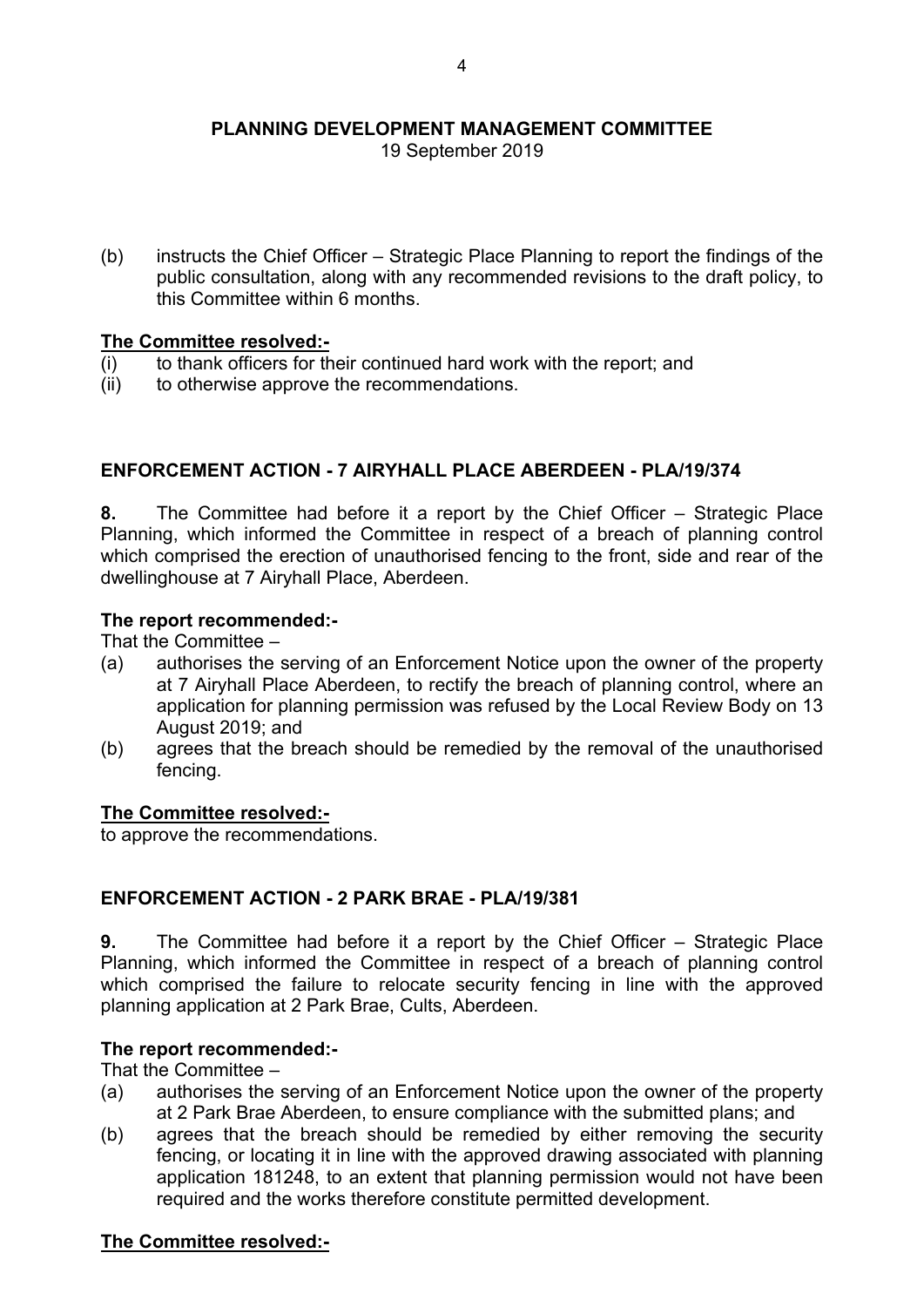19 September 2019

to approve the recommendations.

- **Councillor Marie Boulton, Convener**